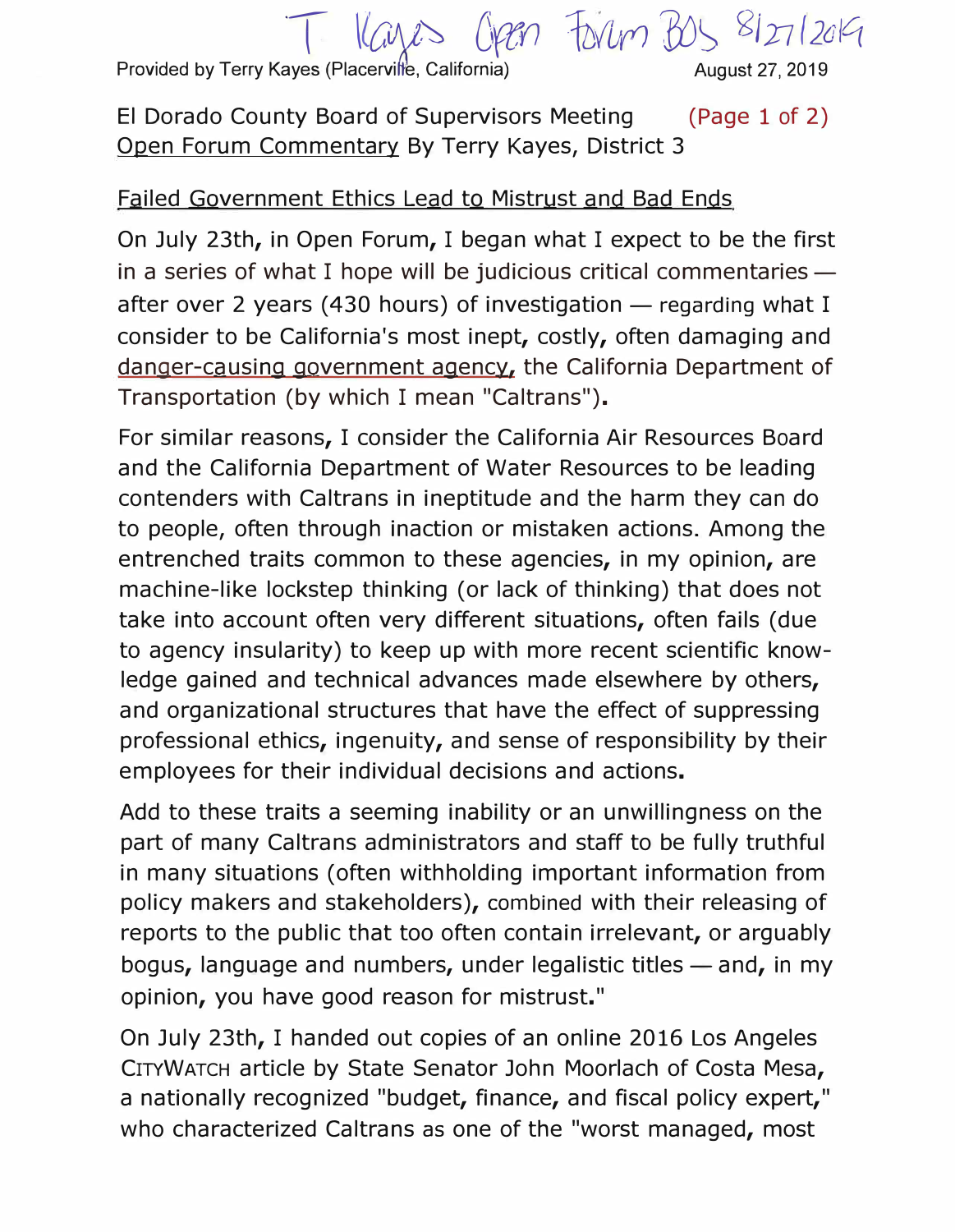inefficient government agencies in the nation," while at the same time pointing out that the State Auditor had recently reported to the Legislature that Caltrans had been lying about its operations and its cost-control methods.

Today, I am handing out copies of two online early-2014 articles on the highly critical 2014 external assessment done on Caltrans by the State Smart Transportation Initiative (SSTI), based at the University of Wisconsin-Madison. As it has done for other states, the SSTI investigated and reported on Caltran  $-$  and like earlier studies before found it to be parochial, highly inflexible, resistant to change, and often ethically and professionally deficient.

One lamentable example of such traits, in my opinion, is Caltrans' last spring apparent convincing of this board to endorse a plainly bogus wildlife undercrossing beneath Highway 50 between 5 Mile Road and Braeburn Lane to provide for the ready passage of deer from one side of the highway to the other, supposedly to mitigate for deer-motor vehicle collisions, as presumably an add-on to the U.S. Highway SO-Camino Safety Project.

Guess what! Since the 2000s, there has been a proven researchbased body of technical literature on the effective design of deercrossing structures  $-$  much of which has been reported through the National Academies of Science and Engineering and Western Transportation Institute in Bozeman, Montana, and adopted by a rapidly growing number of states and Canadian provinces (now well over a dozen)  $-$  that clearly indicates that Caltrans' planned box-culvert undercrossing will not work as Caltrans claims - and could make the incidence of deer-caused freeway-speed multiplevehicle collisions far worse. I suggest Caltrans wants to locate a large box culvert at the place it identified, mainly to move large volumes of runoff during times of heavy rain or snow melt from the steeply-upslope north side of the highway to its down-slope south side. Naming this a "wildlife undercrossing," I believe, is a deceptive tactic to cut costs, while appearing to provide a safety- **12. Enhancing deer crossing. It's a bad idea.** (Page 2 of 2)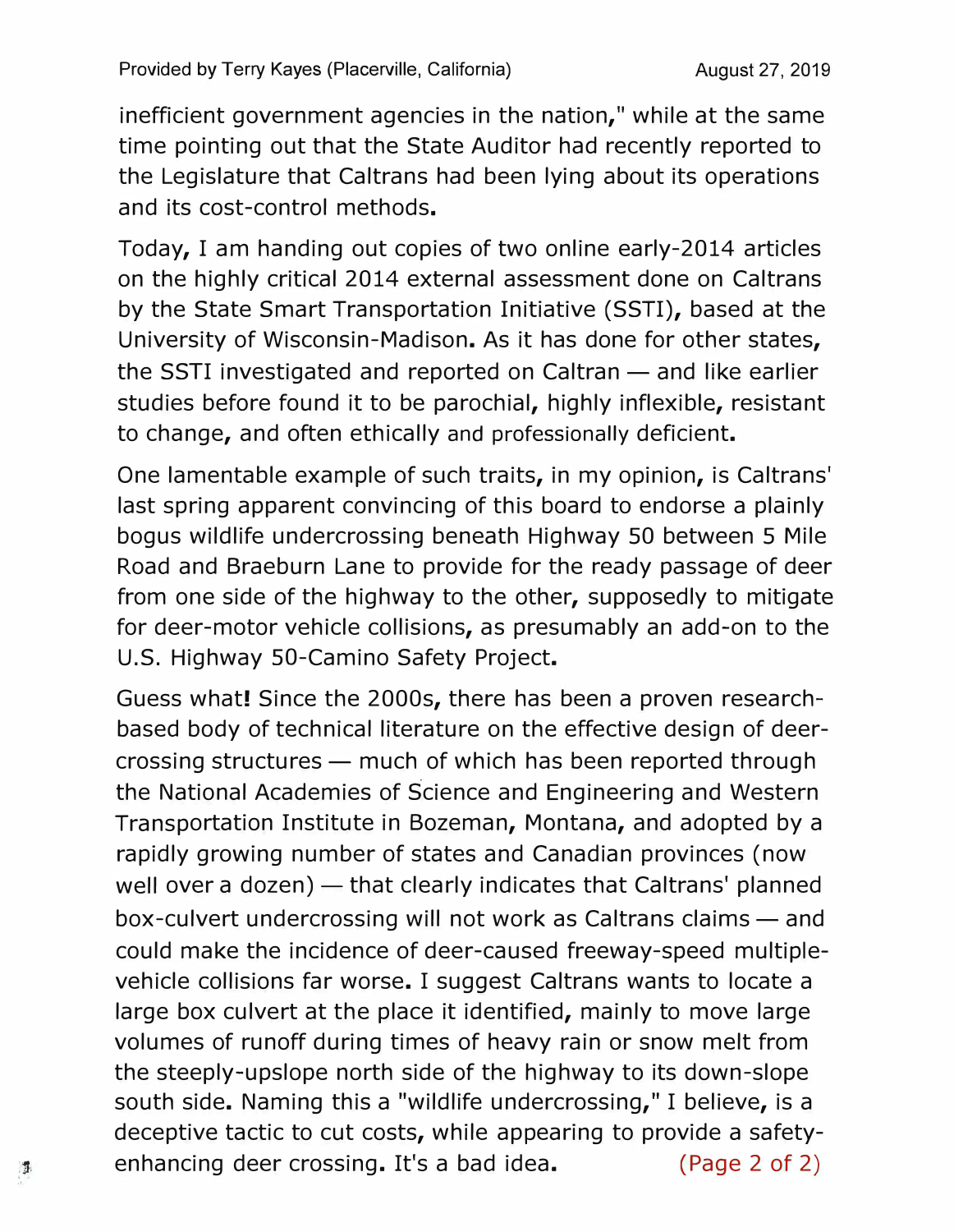https://www.citywatchla.com/index.php/important-reads-for-rss/10770-caltrans-isworst-manaqed-most-inefficient-it-s-time-to-shift-road-fundinq-to-counties

# **CITYWATCH (Los Angeles)**

**'Caltrans is Worst Managed, Most Inefficient' ... It's Time to Shift Road Funding to Counties** 

**JOHN MOORLACH 24 MARCH 2016** 



GUEST COMMENTARY -Last week, yet another high-profile scandal involving mismanagement rocked the California Department of Transportation (Caltrans) and this week I introduced Senate Bill 1141, which would launch a pilot program shifting road funds and maintenance duties from Caltrans to county governments.

Caltrans is one of the worst managed, most inefficient government agencies in the nation. Just look at the metrics. Californians pay among the highest gas taxes and the highest per-mile road maintenance, yet we also have the nation's fifth worst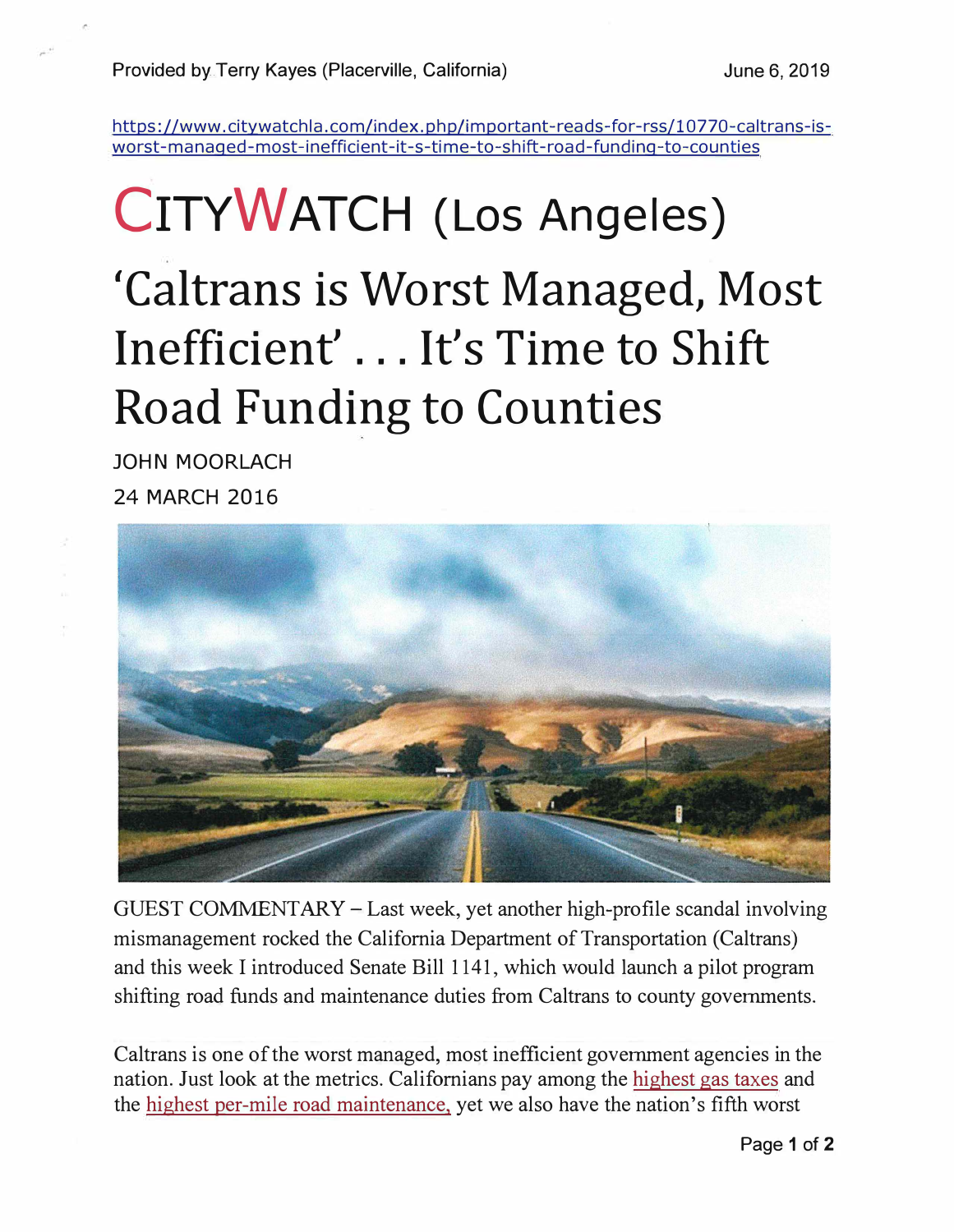roads. Those are clear signs that Caltrans is dysfunctional and wasting taxpayer money. If Caltrans was a private company, it would have been out of business long ago.

SB 1141 would launch a pilot program that would allow two California counties to handle their own road maintenance needs, and to directly receive the road funding that typically would have been administered by Caltrans for those maintenance needs. County governments are much more accountable to the taxpayers than the bureaucracy at Caltrans. County governments know their needs and have a history of getting the job done. Senate Bill 1141 will allow counties to prove they can do much better than Caltrans.

Last week, the State Auditor found that Caltrans had deliberately lied to legislators about implementing the results of a 2009 efficiency study  $-$  one that recommended moving money and manpower to the highest need areas and managing efficiencies to help fix roads with the existing resources.

Caltrans management reassured legislators that they were implementing the study's recommendations, when, in fact, they had ignored them altogether and continued with an inefficient, labor-union friendly resource allocation.

Auditors also found that Caltrans has little, and often no, cost control measures, and that Caltrans often fails to even track project costs. The State Auditor is telling it straight when she says there are 'weak cost controls' that 'create opportunities for fraud, waste and abuse.' Sixty-two percent of Caltrans projects are over budget, and now we are beginning to know why. We can no longer tolerate this nonsense. It's time to provide constructive and necessary solutions.

SB 1141 would provide a real-world study on moving resources to counties and making our road dollars stretch much further. More information on SB 1141 can be found HERE.

*(State Senator John Moorlach (R-Costa Mesa) represents CA District 37. He is a nationally recognized budget, finance, and fiscal policy expert. This piece was first posted at Fox & Hounds Daily.)* 

*Prepped for City Watch by Linda Abrams.*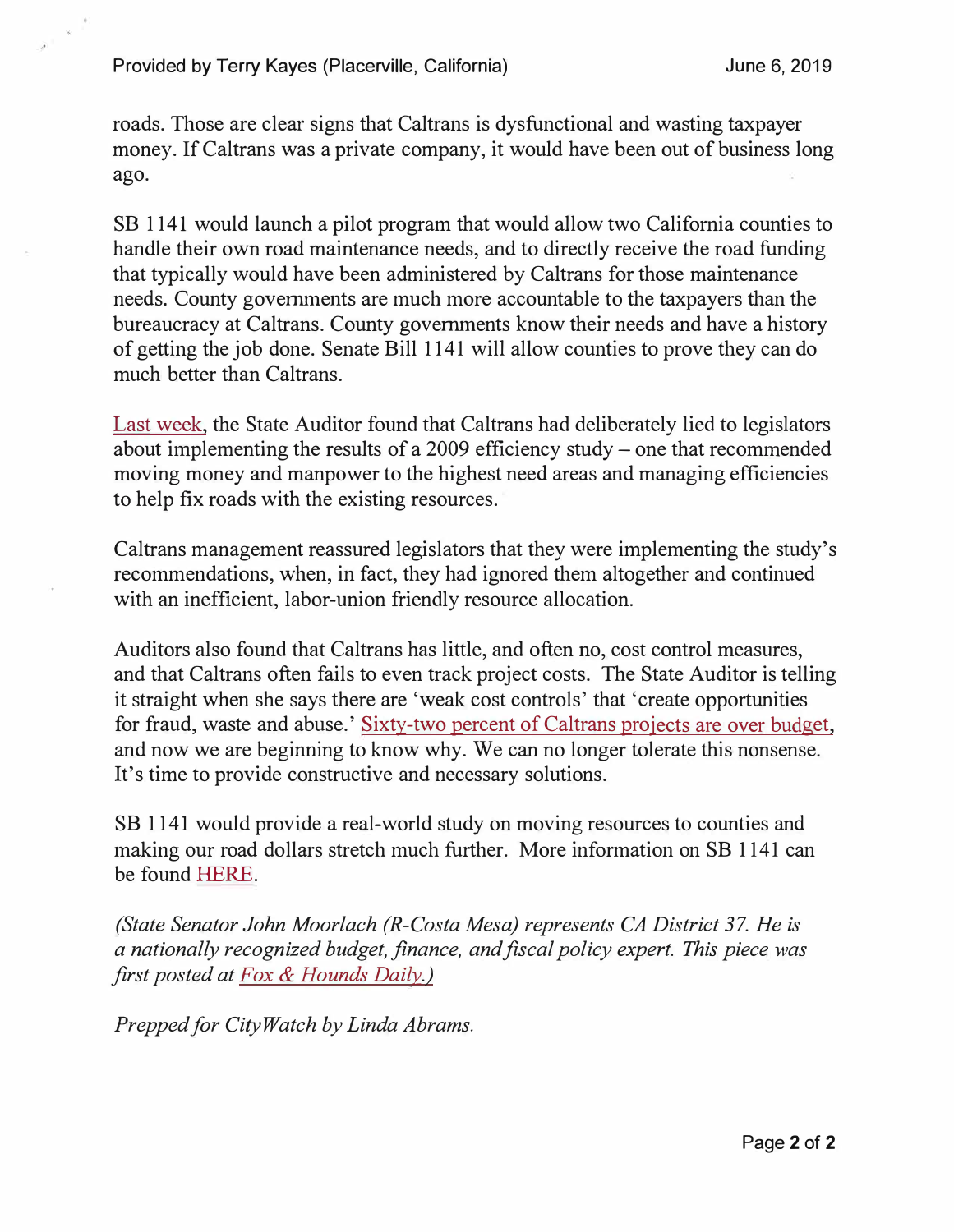Provided by Terry Kayes (Placerville, California) The Mully 16, 2019

https://nextcity.org/daily/entry/report-finds-caltrans-incompetent-andlagging-behind-sustainability-trends

## **NEXT CITY**

### **Report Finds Caltrans Incompetent and Lagging Behind Sustainability Trends**

STEPHEN J. SMITH JANUARY 31, 2014



As it had done in many states before, the State Smart Transportation Initiative (SSTI), housed at the University of Wisconsin-Madison, was asked to assess the performance of the California Department of Transportation, popularly known as Caltrans. Its findings, released this month, aren't pretty.

"This report is quite critical of Caltrans' management and operations," SSTI states bluntly. The authors try to soften the blow  $-$  "we note at the outset" that almost all the problems we point to are longstanding, so should not be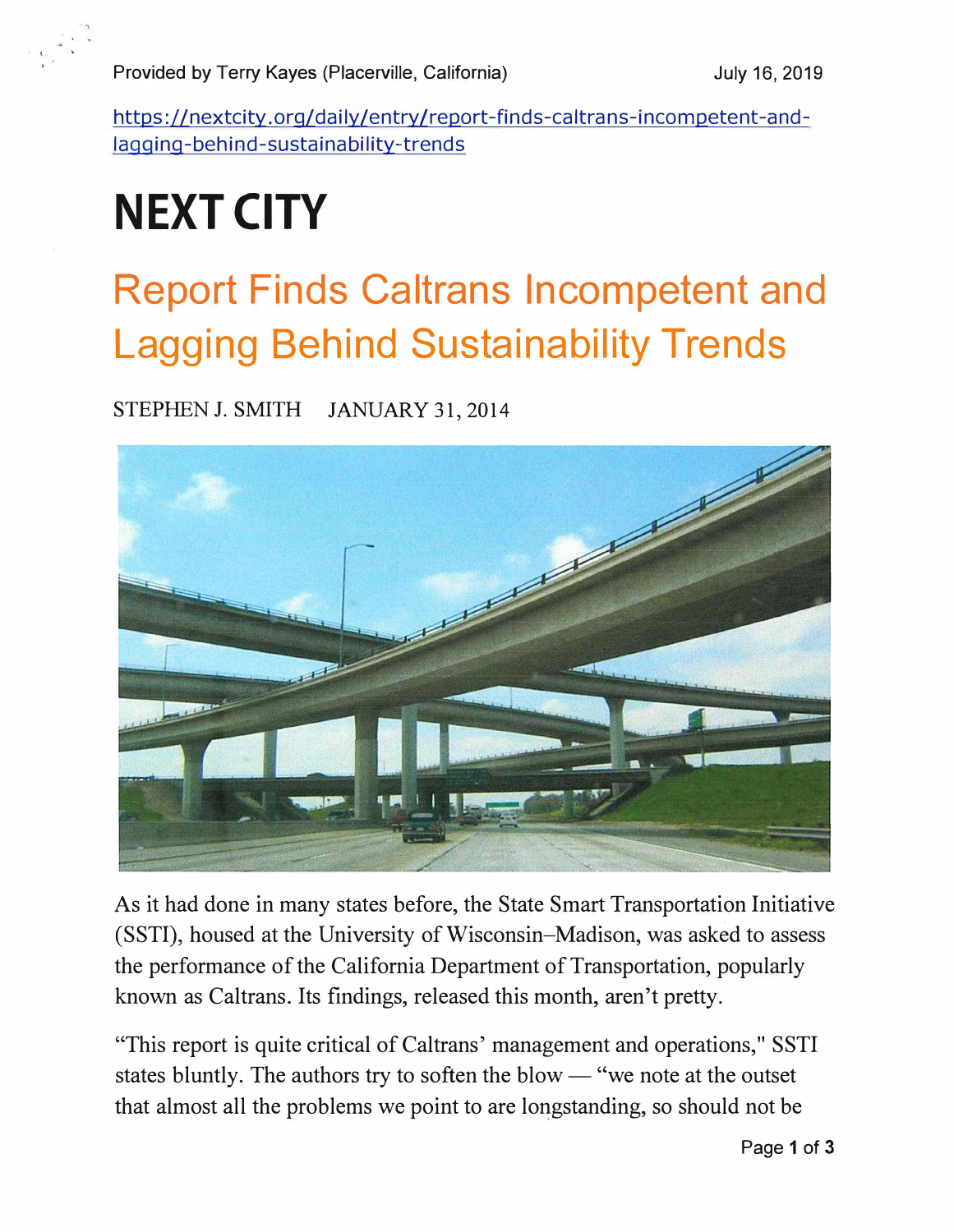Provided by Terry Kayes (Placerville, California) The Multipulary 16, 2019

blamed on Caltrans' current management" — but the report is scathing nonetheless.

In the 2000s, California passed legislation to promote smart growth and reductions in greenhouse gas emissions from transportation. But Caltrans, once charged only with rural and intercity routes but whose mandate has grown with California's sprawl to include thoroughly local ones, doesn't appear to have gotten the message. "These outcomes are precisely the opposite of what Caltrans was set up to  $do$  — foster higher auto-mobility," SSTI writes, "and the department has not adapted to them."

.From 2003 to 2011, for example, lane-miles of non-Interstate freeways in California grew by 6 percent, while vehicle-miles traveled fell across the state over the same period. Caltrans is lagging behind an obvious trend in transportation management at the national level.

"Sustainability initiatives frequently have worked around, not through, Caltrans — even when transportation is the topic," reads the report. "The department has not come to grips with the reality of induced traffic and the relationship between transportation and land use." The SSTI authors note that Caltrans was specifically not chosen as the agency to carry out the California Environmental Quality Act reform legislation passed last year, probably for a good reason. "That lack of confidence may be wellfounded," they write, "as our interviews disclosed substantial resistance to change."

"On critical policy issues that would logically involve Caltrans, such as creating a high-speed rail network and reducing transportation climate effects, the legislature has worked around the department," they add.

The authors identify the rise of so-called "self-help" counties  $-$  local sales tax measures that affect nearly all Californians  $-$  as a major complicating factor, sapping power from the once-mighty road-building department and making it difficult to carry out state policy on sustainable transportation. After California's highway network was built out, Caltrans retreated and local priorities took over.

Sales tax funding, per the report, leads to certain democratic pressures on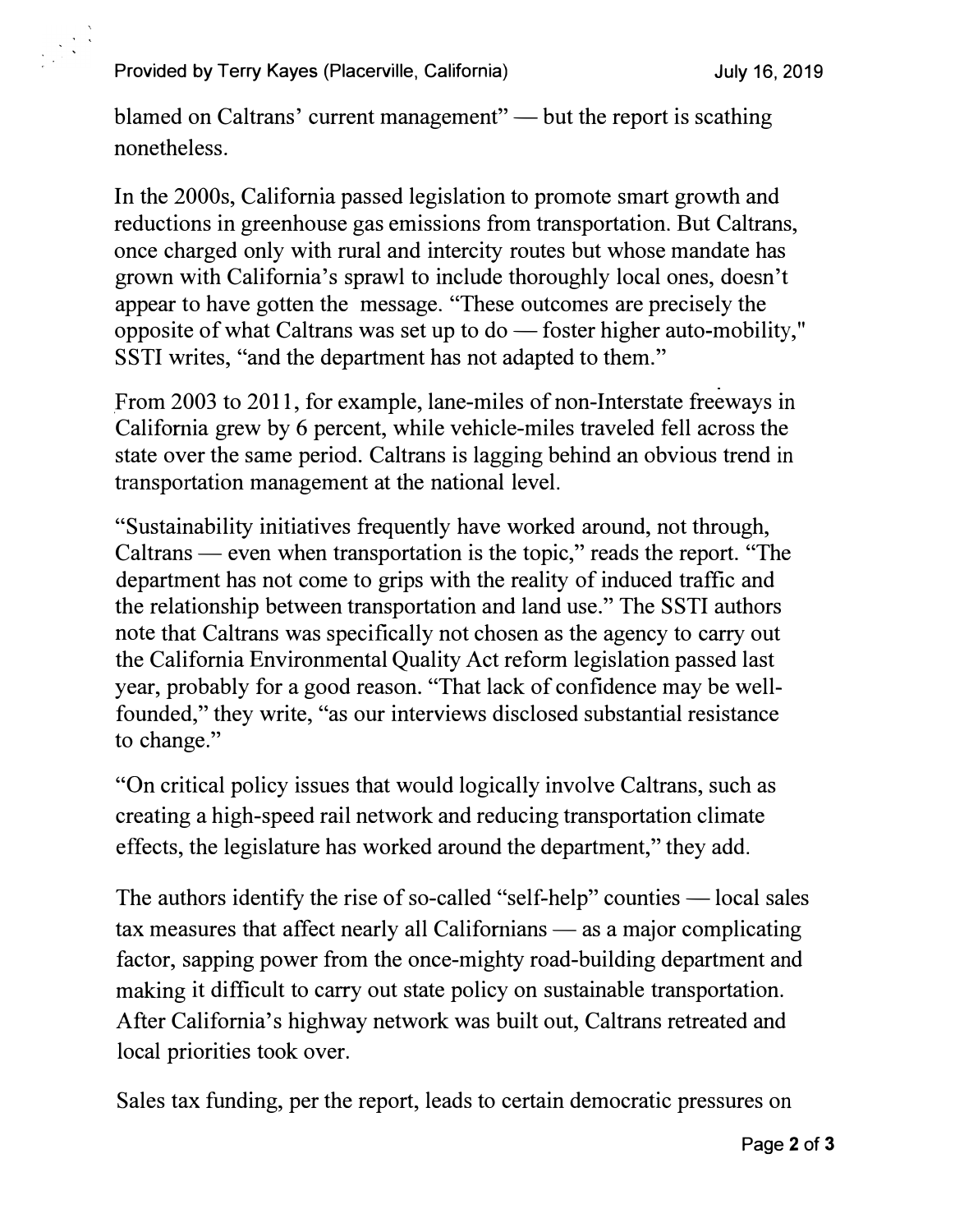spending priorities that "appeal to specific interest groups  $-$  highway users, transit advocates, environmentalists, etc.  $\frac{d}{dt}$  and to meet expectations for geographic equity," but which are "not necessarily the 1nost appropriate based on technical analysis or environmental policy concerns."

SSTI makes clear its clear dislike for a 1997 law that cemented local and regional transportation planning control, passed by then-State Senator and recurring California transportation figure Quentin Kopp.

After interviewing more than 100 current Caltrans employees, the SSTI investigators  $-$  among them three former state DOT secretaries  $-$  found that Caltrans management at all levels failed to "motivate staff and to hold them accountable," and that the "interviewees told many stories of underperforming employees who stayed on the job."

Early on, the investigators note that SSTI is far from the first consultant or government report to tell Caltrans that it needs to broaden its overly narrow perspective, raising the obvious question of how effective this report will be. A recent internal review of the department led to the creation of all sorts of new committees, offices and surveys to fix its issues, but SSTI finds that "in all cases, however, these efforts have not yet delivered the ultimate desired outcomes."

Referring to the most recent consultant's report, the SSTI writers state that "in our interviews, a very high-level division manager, when asked about it, dismissed it as 'just a document someone wrote."'

Nevertheless, SSTI gives a comprehensive list of recommendations, starting with the suggestion that senior leaders and staff immediately release an updated mission statement emphasizing the department's commitment to sustainability, clearly signaling a change in priorities.

It concludes that "modernizing is unlikely to occur simply through Caltrans' own work, but will also require action by  $CaISTA''$  — the newly reformed cabinet-level agency that now controls Caltrans and which commissioned the report — as well as "the legislature, and other agencies and stakeholders, including local partners, with whom new relationships must be forged."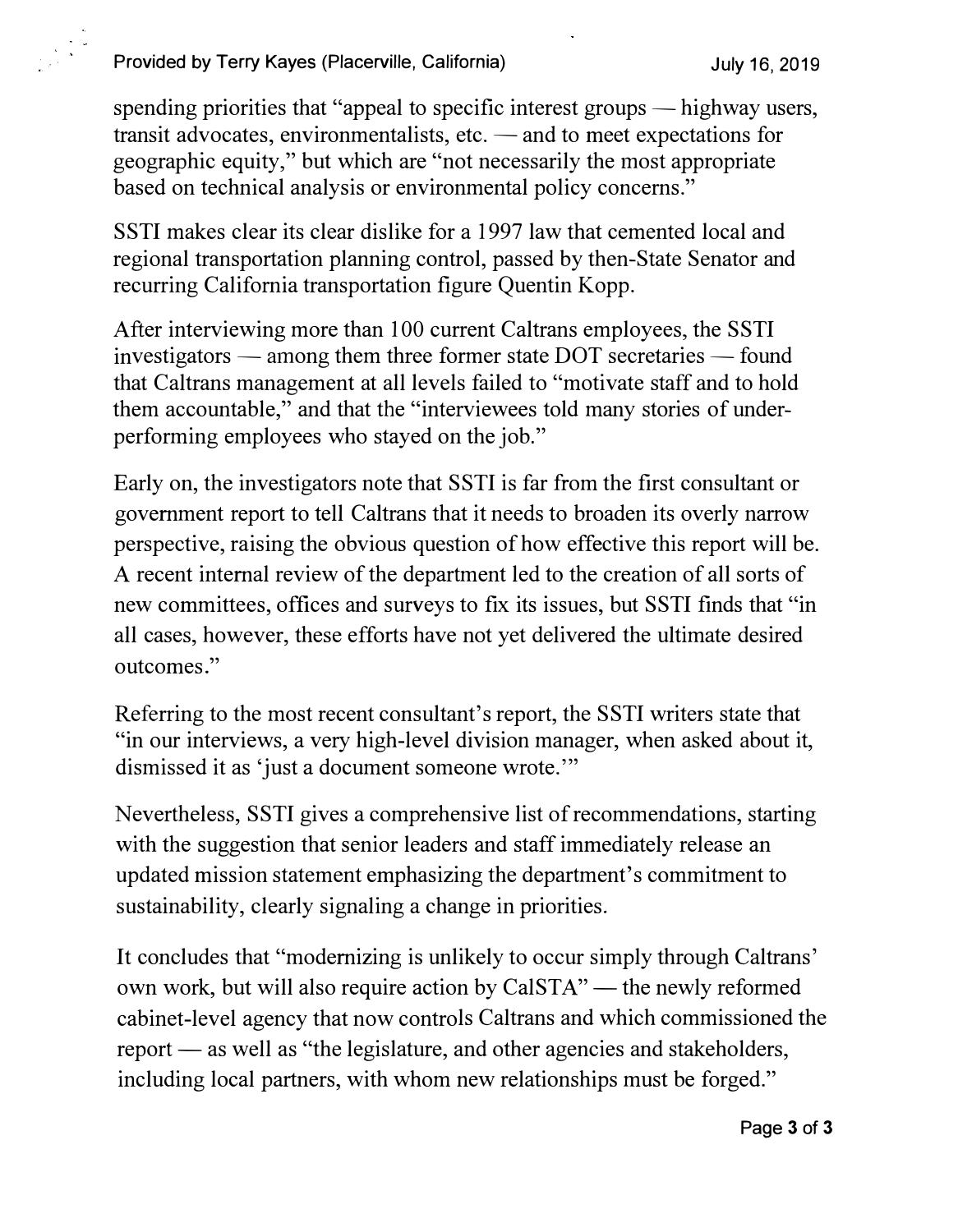https ://la .streetsblog .org/2014/02/13/senate-hearing-highlights-report-oncaltrans-car-centric-ways/

*(Parts of the following text have been edited to reduce information that is no longer relevant. Text in blue print [my emphasis] warrants special attention, in my opinion. To read entire article, go to above Internet site.*  $-$  *T. Kayes)* 

#### **STREETBLOG LA**

#### **Senate Hearing Highlights Report on Caltrans' Car-Centric Ways**

By Melanie Curry, February 13, 2014

With a recent report calling out the need for Caltrans to focus less on building highways and more on letting cities build people-friendly streets, state legislators have an eye trained on the agency's progress towards reform.

The California Senate's Transportation and Housing Committee held a hearing yesterday to discuss the new report, conducted by the State Smart Transportation Initiative and commissioned by the California Transportation Agency (CalSTA), which was formed by Governor Jerry Brown and CalSTA Secretary Brian Kelly last year to oversee all of the state's transportation agencies.

The report is sharply critical of Caltrans' "archaic" practices when it comes to imposing automobile-centric design standards on city streets, and says the department should reform its risk-averse culture, which often prevents local city planners from implementing modern designs for bicycle- and pedestrian-friendly streets.

Two of the report's authors, Joel Rogers and Eric Sundquist of SST!, presented their findings to the committee, arguing that the way Caltrans is currently structured prevents it from helping meet state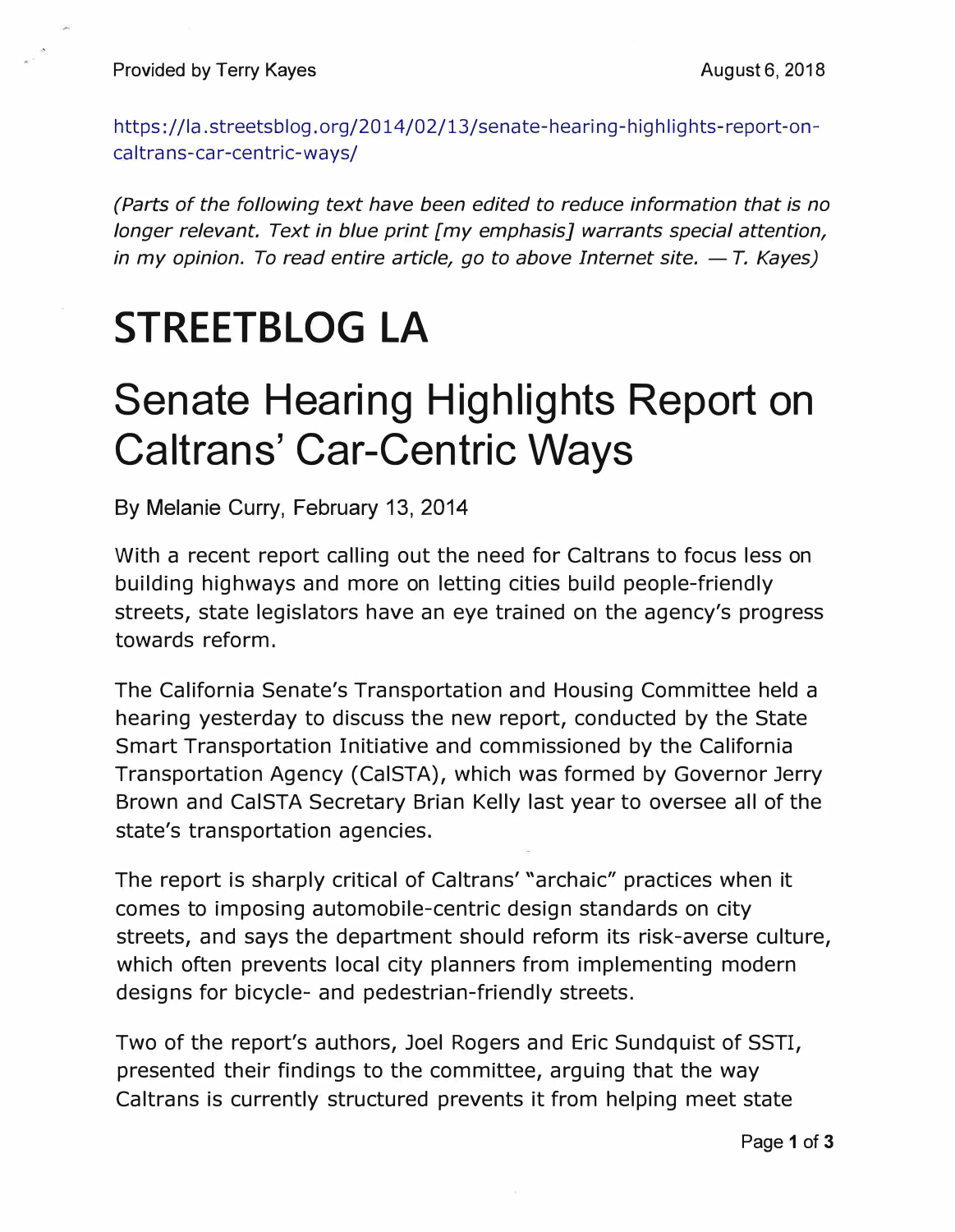goals like reducing greenhouse gas emissions, improving transit networks, and building complete streets. A complete, systemic reorganization of the agency is their recommended solution.

The report asks a series of questions on whether the agency has the right tools "to help it achieve the mobility, safety, and environmental stewardship goals that are expected from California's transportation system." The answer, the authors conclude, is a resounding "no."

"Caltrans' operative mission and goals are out of step and work at cross purposes with the transportation needs and policy framework of the state," Rogers told the Senate committee. "The skills and technical expertise of its staff are not congruent with modern demands."

The report criticizes the "rule-bound" culture at the agency that causes employees to focus on avoiding risk rather than streamlining projects that provide cities better transit and safe streets for walking and biking. And, Rogers told the committee, "You, the Legislature, have a heavy hand in making Caltrans as dysfunctional as you now find it."

James Coffman, a contractor who has worked with Caltrans for many years, described an agency culture of "counterproductive denial and manipulation" that promotes the wrong people and rewards academic training over experience in the field. "Education isn't a bad thing," he said, "but a lot of engineers at Caltrans don't know one thing about building a road."

Committee Chair Mark DeSaulnier (D-Alameda/Contra Costa) expressed alarm at Coffman's assertion that few suppliers and contractors are willing to bid for Caltrans jobs because they don't trust the agency. "That says to me that the quality of the bids we do receive is probably not very good," he said.

This is not the first official report recommending major changes at Caltrans, and it's unclear whether this one will garner results or sit on the shelf with the rest. The fact that several committee members